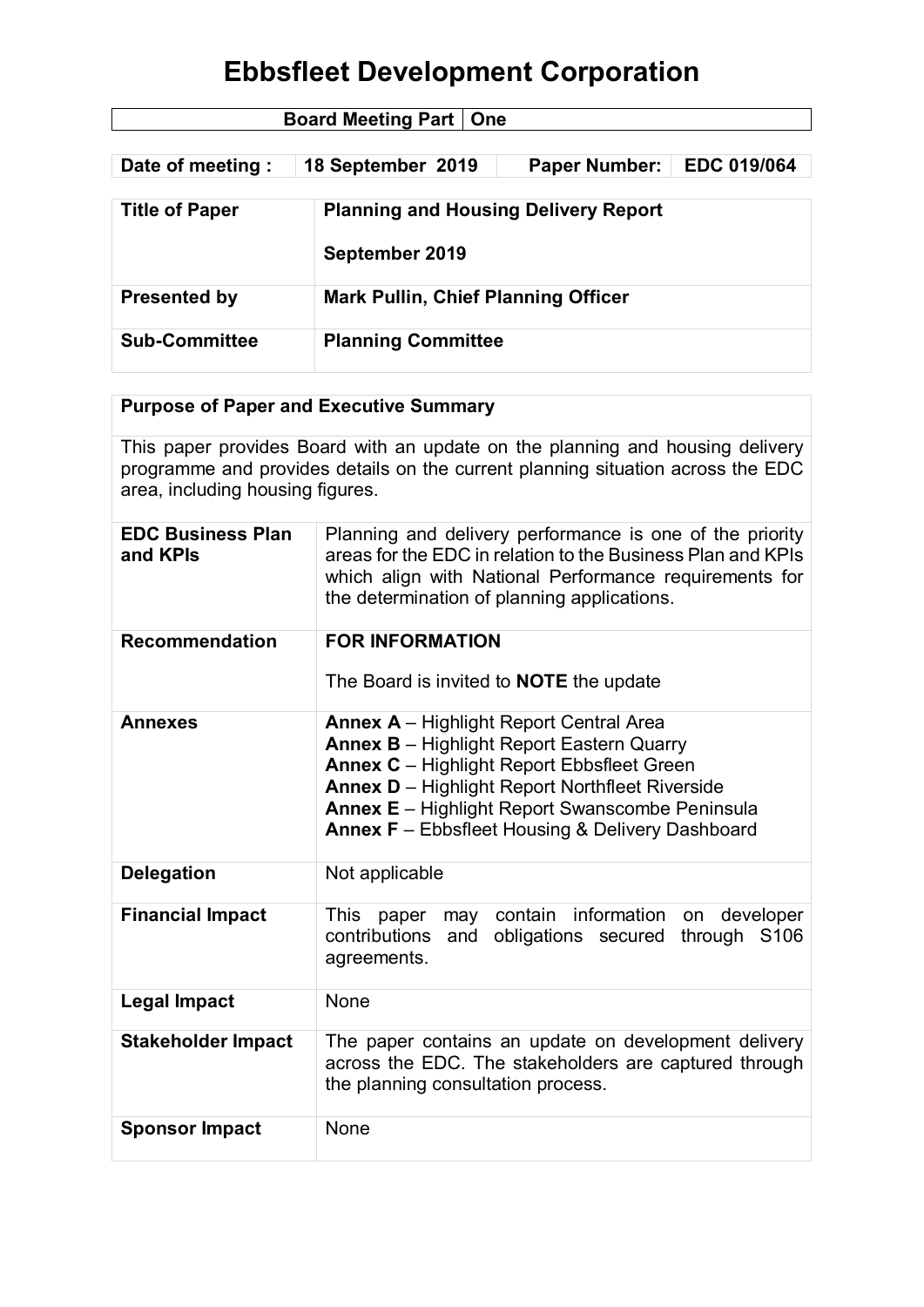| <b>Board Meeting Part   One</b> |                   |                             |  |
|---------------------------------|-------------------|-----------------------------|--|
|                                 |                   |                             |  |
| Date of meeting:                | 18 September 2019 | Paper Number:   EDC 019/064 |  |

### **Highlights**

- Planning committee will meet informally this month to receive a preapplication presentation relating to Springhead Park and an update on EDC work associated with parking provision.
- Special Development Order has been granted for a temporary Customs Facility at Car Park D at Ebbsfleet International.
- Recruitment for members of new Ebbsfleet Design Forum will conclude shortly and engagement with developers will follow.
- This month we are reporting 77 starts and 25 completions bringing the annual totals to 168 starts and 230 completions so far this year.

#### **1 Introduction**

1.1 This paper provides an update as of September 2019 on planning activity across the EDC area. It provides details on planning committee activities and an update on development proposals. The dashboard report is being updated each month to show the progress on sites across the Garden City.

#### **2 Planning Committee Update**

- 2.1 Planning committee met informally in July to receive presentations from several developers. The more substantive items were the education campus at Eastern Quarry and the electricity substation at Ebbsfleet Central. The committee also received an update from Henley Camland on their ideas for the future of Alkerden Barn and attended the public consultation event for Ashmere Phase 1.
- 2.2 The committee will also meet informally this month for a pre-application presentation for Springhead Park and to discuss the updated work on parking provision being undertaken by consultants on behalf of EDC.
- 2.3 The table overleaf outlines the future programme for planning committee for those schemes currently submitted.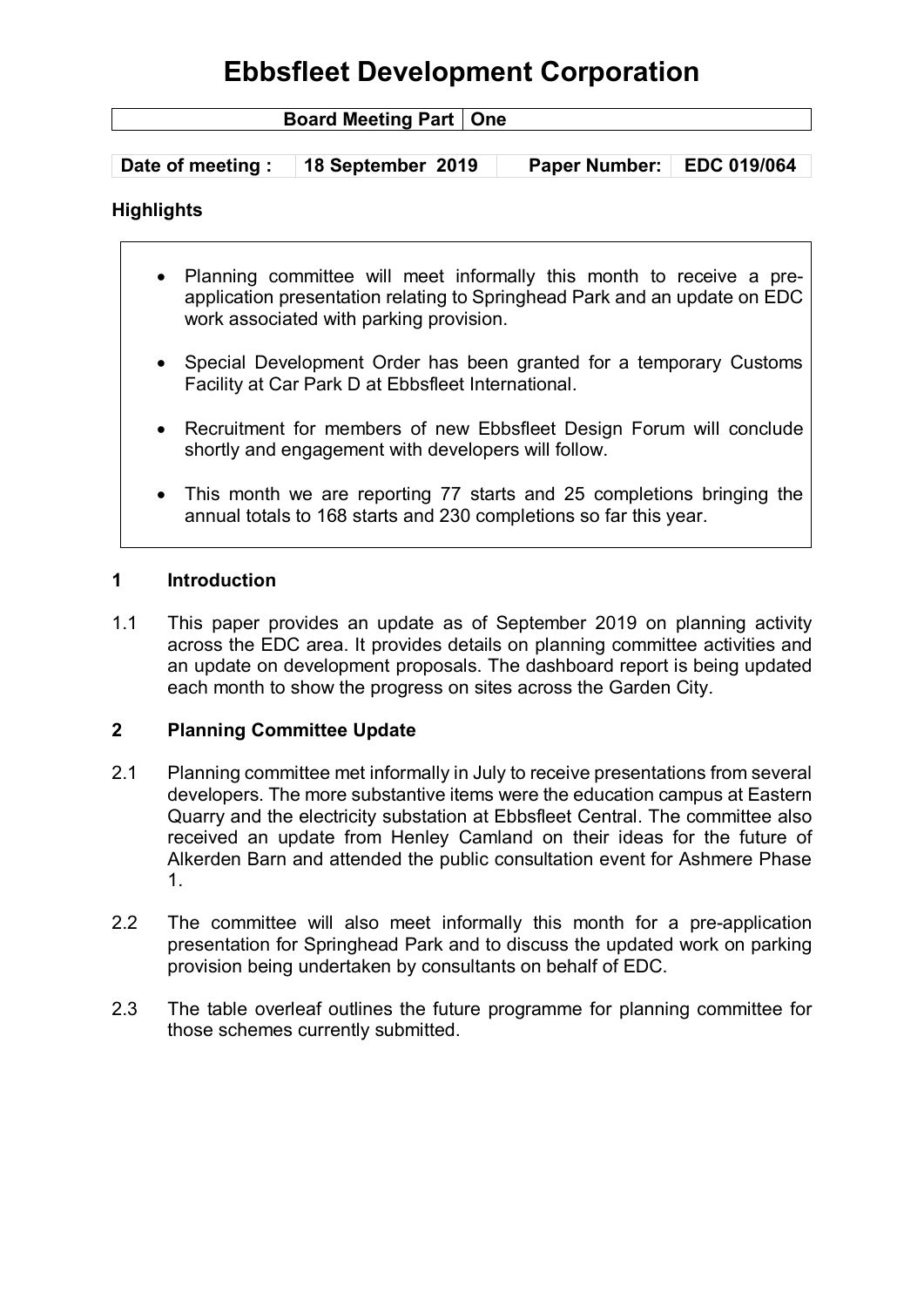| <b>Board Meeting F</b><br>y Fall . | ∣ One |
|------------------------------------|-------|
|                                    |       |

**Date of meeting : 18 September 2019 Paper Number: EDC 019/064**

| <b>Application</b>                                                | <b>Status</b>                                                                              | <b>Anticipated</b><br><b>Committee</b><br><b>Meeting</b> |
|-------------------------------------------------------------------|--------------------------------------------------------------------------------------------|----------------------------------------------------------|
| <b>Ebbsfleet Green</b><br>Phase 4 – Reserved<br><b>Matters</b>    | Application is currently out to<br>consultation.                                           | November 2019                                            |
| Castle Hill Public<br>House - Reserved<br><b>Matters</b>          | Application is currently out to<br>consultation.                                           | November 2019                                            |
| <b>Ebbsfleet Green</b><br>Phase $2C -$<br><b>Reserved Matters</b> | Applicants are considering officer<br>feedback.                                            | <b>TBC</b>                                               |
| <b>Redrow</b>                                                     |                                                                                            |                                                          |
| Alkerden Farm                                                     | Following committee feedback in<br>July, the applicant is considering<br>their next steps. | <b>TBC</b>                                               |
| <b>Henley Camland</b>                                             |                                                                                            |                                                          |

### **3 Plan Making**

- 3.1 Joint work with Dartford and Gravesham Councils has continued over the summer on plan making. This has primarily related to evidence base documents associated with housing, transport and retail/leisure issues. The evidence collected will assist with policy drafting in due course. Some sessions include more formal duty to cooperate meetings involving other nearby authorities.
- 3.2 In the coming months we will be working with the authorities to focus on the potential content of the plans for sites in the Garden City, including Ebbsfleet Central. This will involve looking at concept plans and the narrative that can be used to engage with the public through the consultation processes next year.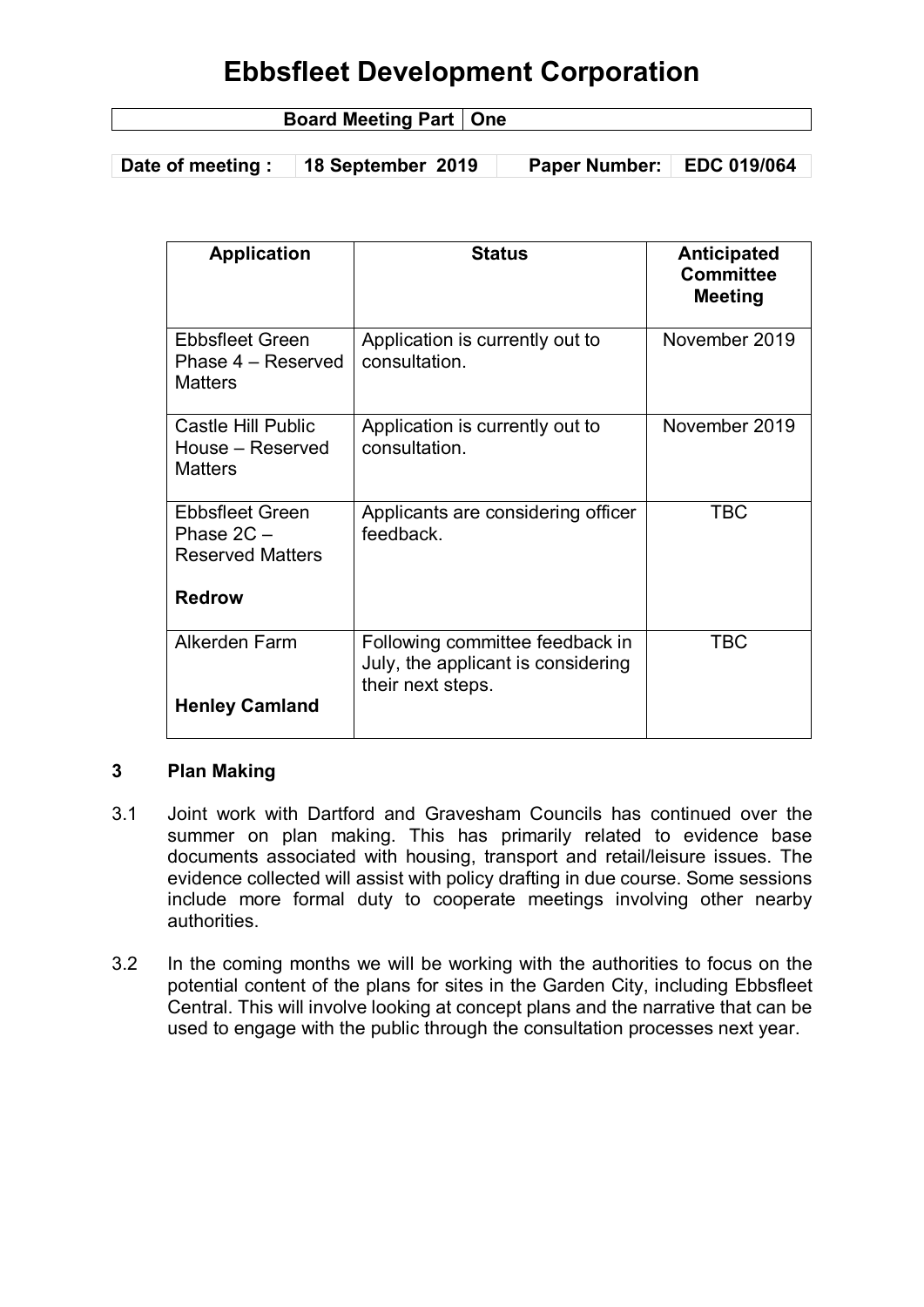| <b>Board Meeting Part   One</b> |                   |                      |                    |
|---------------------------------|-------------------|----------------------|--------------------|
|                                 |                   |                      |                    |
| Date of meeting:                | 18 September 2019 | <b>Paper Number:</b> | <b>EDC 019/064</b> |

### **4 Special Development Order**

- 4.1 On 5<sup>th</sup> September 2019 legislation was laid in parliament for a Special Development Order (SDO) for Car Park D at Ebbsfleet International Station. The legislation came into force on the  $9<sup>th</sup>$  September 2019. The order is part of the governments planning for exiting the EU without a deal and grants temporary permission for a customs facility.
- 4.2 The Town and Country Planning Act 1990 allows the Secretary of State to grant planning permission using a Special Development Order. This is essentially instead of submitting a planning application to the local planning authority. There is no prescribed process for making an SDO, however the decision on whether to issue an SDO is subject to normal public law principles for decision making. Like other planning consents, making an SDO is subject to the requirements in the separate environmental regimes and planning policies.
- 4.3 The Town and Country Planning Act 1990 does not impose a requirement to consult before making an SDO. However, some consultation with EDC and other public bodies did take place and comments were provided within the timescales allowed.
- 4.4 The SDO grants planning permission for the following:
	- a) Use of the land for the stationing of vehicles (in particular goods vehicles) and processing of vehicles;
	- b) Use of the land for repairs to vehicles where a vehicle examiner
		- i. Examines the vehicle on the land;
		- ii. Determines, pursuant to section 69(1) of the Road Traffic Act 1998, that owing to any defects in the vehicle it is, or is likely to become, unfit for service, and
		- iii. Prohibits the driving of the vehicle on a road
	- c) Provision of new access points to the land from International Way;
	- d) Use of the new access points for vehicles to enter and exit the land;
	- e) Provision on the land of new temporary structures, works, plant or machinery and lighting, including –
		- a. For the use permitted by sub-paragraph (a), the provision of facilities for drivers, and
		- b. The provision of temporary structures (including portacabins) for administration and other facilities for persons processing vehicles;
		- c. Resurfacing and repair of hard standing; and
		- d. Repair of the foul water surface water drainage systems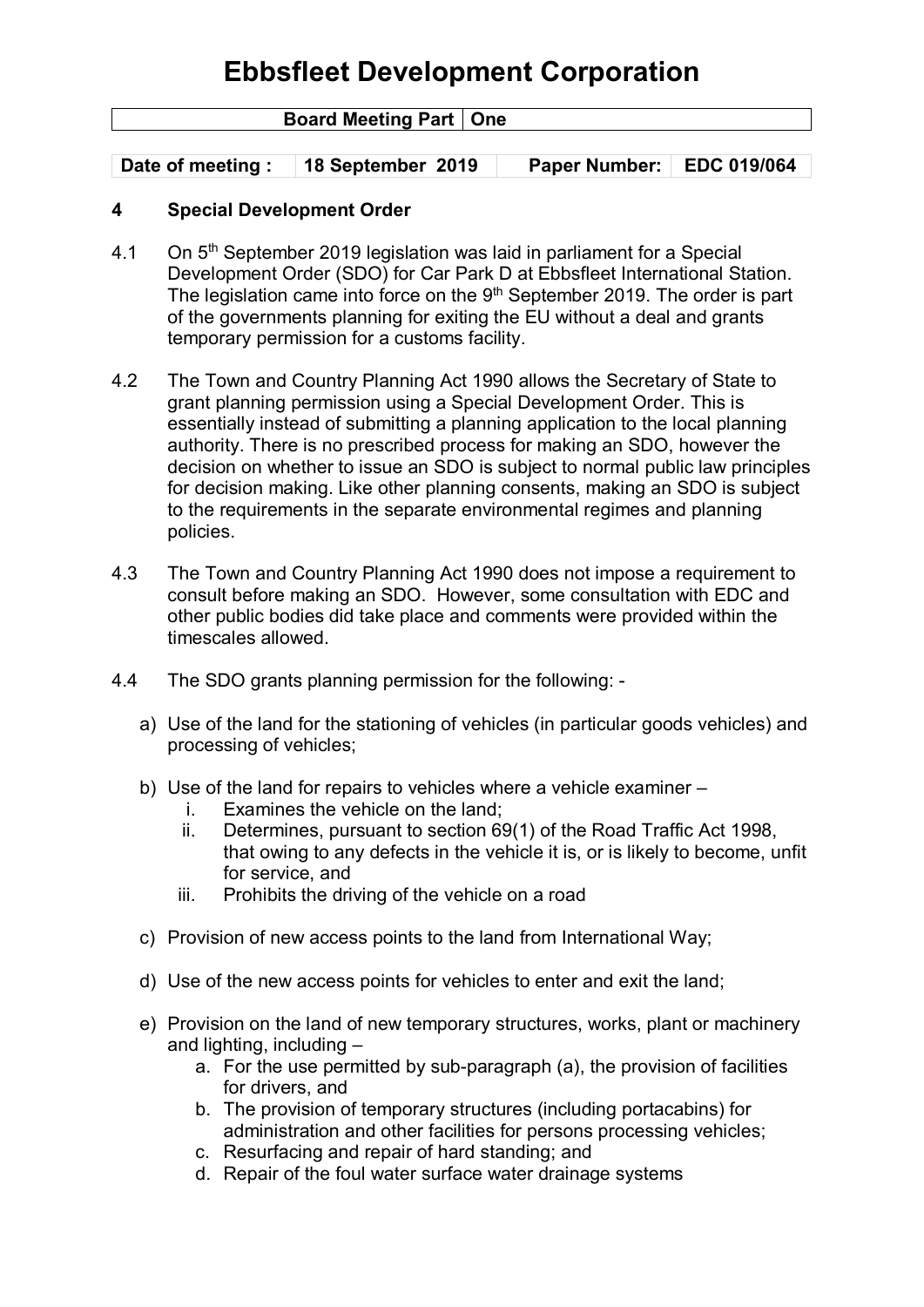| <b>Board Meeting Part   One</b> |                   |                             |  |
|---------------------------------|-------------------|-----------------------------|--|
|                                 |                   |                             |  |
| Date of meeting : $\Box$        | 18 September 2019 | Paper Number:   EDC 019/064 |  |

- 4.5 The planning permission is subject to various limitations including imposing a maximum capacity for the site of 393 goods vehicles and that no more than 99 goods vehicle movements shall take place between 11pm and 7am.
- 4.6 There are also a series of planning conditions imposed including the requirement to have approval of a construction management plan (CMP) and operational management plan (OMP). Both will be submitted to the Secretary of State for approval. The final planning condition imposes the temporary time period stating that the use shall cease at the end of 31 December 2020 with the site restored as soon as possible and certainly by 31st March 2021.

#### **5 Other Matters**

- 5.1 The planning team met with the Environment Agency (EA) in July to discuss the new Marine Protection Zone (MPZ) in the River Thames. It provided a good opportunity to update the EA on the Garden City and particularly the Swanscombe Peninsula and the constraints and opportunities for development in this location. We also received an update on the TE2100 plan and how we can feed into its monitoring.
- 5.2 EDC has selected Design:SE to set up and manage the new Ebbsfleet Design Forum. Prospective panel members have been applying during the summer and selection and appointment will take place shortly. We expect the first forum meetings to take place during the Autumn.

#### **6 Strategic Sites Update**

- 6.1 The strategic sites highlight reports are attached to this paper in annexes  $A -$ E. These reports contain a summary of the planning permissions, live applications, current site activity and milestones for the next month.
- 6.2 Pre-application enquiries are included within the highlight reports where discussions between EDC and the applicants are generally known about or expected. There are various cases which are not outlined in the documents as they are confidential at this stage.

### **7 Housing and Delivery**

- 7.1 The Ebbsfleet Housing Delivery dashboard is contained within Annex F of this paper. The table in the top left corner of the dashboard shows starts and completion figures for 2019-2020.
- 7.2 This month we are reporting 77 starts and 25 completions bringing the annual totals to 168 starts and 230 completions so far this year. The developer forecasts for the year remain unchanged but these will be discussed in the